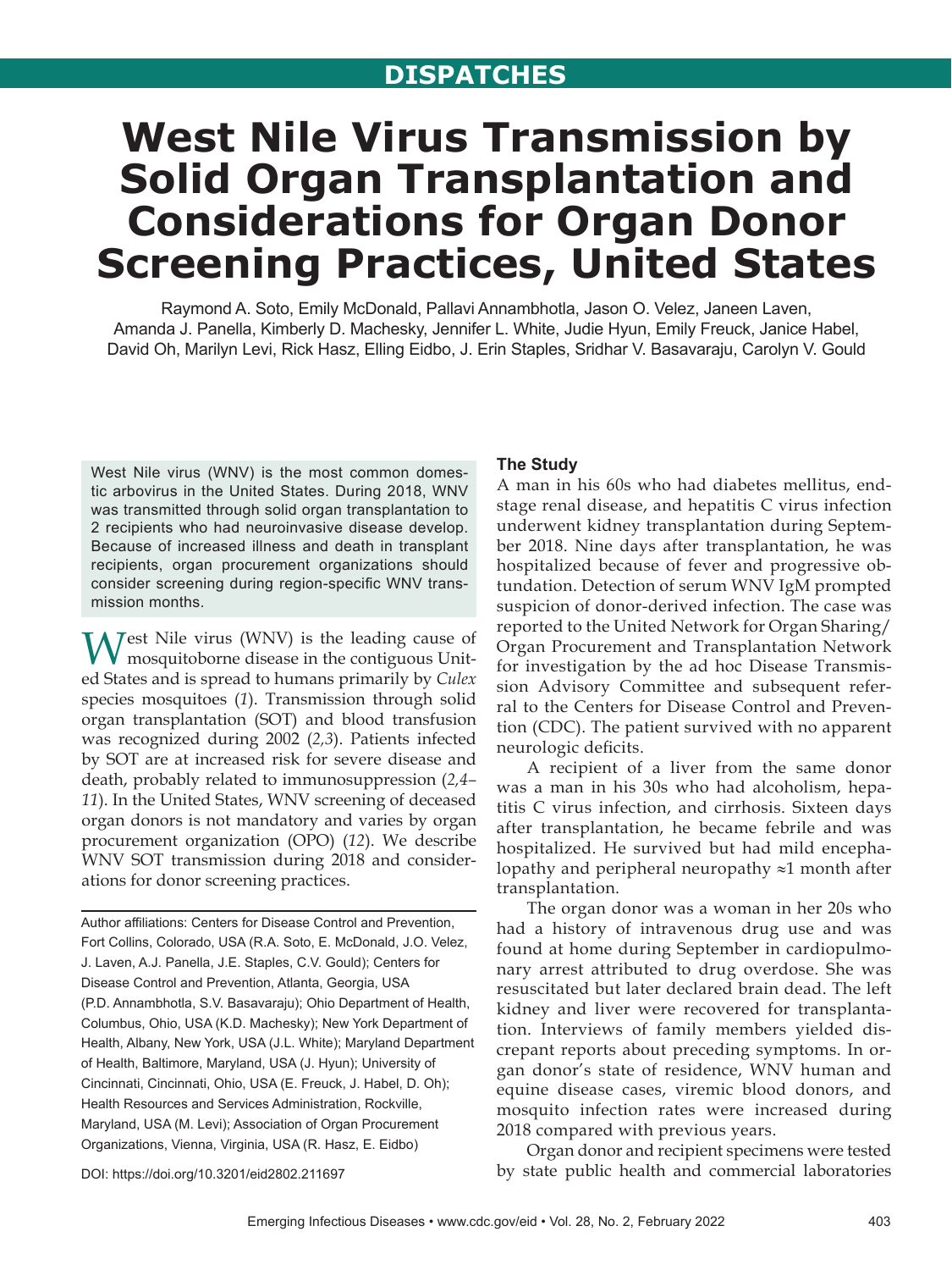#### **DISPATCHES**

for WNV RNA by using reverse transcription PCR (RT-PCR) and for WNV IgM and IgG by using enzyme immunoassay. Additional WNV testing was performed at CDC by using RT-PCR, microsphere immunoassay for IgM, and plaque reduction neutralization testing, as described (*13,14*).

We detected WNV IgM and IgG in cerebrospinal fluid from the kidney recipient, and WNV RNA in serum, blood, and urine collected 18 days after transplantation. Whole blood collected 24 days after transplantation still had detectable viremia. Pretransplant specimens were not tested. Serum collected from the liver recipient 18 days after transplantation had WNV IgM and neutralizing antibodies, but no detectable WNV RNA; WNV IgM was also detected in cerebrospinal fluid. No WNV RNA, IgM, or neutralizing antibodies were detected in pretransplant serum from the liver recipient. Donor plasma and serum collected on hospital day 3 had WNV RNA and no detectable IgM or neutralizing antibodies (Table 1).

To determine whether WNV was transmitted to the donor through blood products, the blood collection organization initiated a trace-back investigation. Remaining co-components from index donations were retrieved and quarantined, and blood donors were contacted to provide follow-up serum specimens. The organ donor received 7 blood products from 19 donors during the terminal hospitalization: 3 units of pooled cryoprecipitate (each from 5 donors), 3 units of fresh frozen plasma, and 1 unit of packed erythrocytes. All donations were screened for WNV by using minipool-nucleic acid testing (MP-NAT) before transfusion. All units of cryoprecipitate and plasma were transfused before WNV RNA-positive specimens were collected. Of 19 blood donors, 5 (26%) had no follow-up samples or co-components tested. Fourteen (74%) donors provided follow-up serum samples, including 2 who had plasma co-components

from the same unit of pooled cryoprecipitate available for retrieval. All follow-up serum samples and co-components were negative for WNV IgM and neutralizing antibodies. RT-PCR was not performed for co-components because no WNV neutralizing antibodies were detected in follow-up serum samples.

## **Conclusions**

Less than 1% of the general population have neuroinvasive disease develop after being bitten by an infected mosquito. In contrast, we found that patients infected by SOT have high rates of severe disease and death. In previous reports with available data, 14 (67%) infected recipients had neuroinvasive disease develop and 6 (29%) died (Table 2). Both patients in our study had neuroinvasive disease develop but survived.

Because blood transfusion has been implicated in organ donor infection (*2,5*), we conducted an extensive blood trace-back investigation. Although WNV-breakthrough transfusion transmission has been rare since routine blood donation screening was implemented in 2003, most cases have been associated with MP-NAT screening, which is less sensitive than individual donation-NAT; MP-NAT was used to test blood donations in this investigation (*15*). Although we could not definitively rule out blood transfusion as the source, the organ donor was probably infected through mosquitoes because widespread WNV transmission was occurring in the area of residence of the donor.

The organ donor did not undergo WNV screening but was found to have WNV viremia on testing of preprocurement specimens. Of 10 reports of SOT transmission, 8 occurred with no WNV donor screening (5 with RNA detected in archived serum samples), 1 occurred despite negative results for donor NAT screening (RNA also not detected in archived

| <b>Table 1.</b> West Nile virus test results for organ donor and recipients, United States*                                    |             |            |            |           |                                  |          |  |  |  |  |
|--------------------------------------------------------------------------------------------------------------------------------|-------------|------------|------------|-----------|----------------------------------|----------|--|--|--|--|
| Person                                                                                                                         | Specimen    | <b>DRT</b> | <b>RNA</b> | lgM       | Neutralizing antibodies (titer)+ | lgG      |  |  |  |  |
| Organ donor                                                                                                                    | Plasma      | -2         | Detected   |           |                                  |          |  |  |  |  |
|                                                                                                                                | Serum       | $-2$       | Detected   | ND        | ND.                              |          |  |  |  |  |
| Liver recipient                                                                                                                | Serum       | 0          | <b>ND</b>  | <b>ND</b> | ND.                              |          |  |  |  |  |
|                                                                                                                                | Serum       | 18         | <b>ND</b>  | Detected  | Detected (1:2,560)               |          |  |  |  |  |
|                                                                                                                                | <b>CSF</b>  | 22         |            | Detected  |                                  |          |  |  |  |  |
|                                                                                                                                | Serum       | 35         | ND         | Detected  |                                  |          |  |  |  |  |
| Kidney recipient                                                                                                               | Serum       | 15         |            | Detected  |                                  | ND.      |  |  |  |  |
|                                                                                                                                | <b>CSF</b>  | 18         |            | Detected  |                                  | Detected |  |  |  |  |
|                                                                                                                                | Serum       | 18         | Detected   | Detected  |                                  |          |  |  |  |  |
|                                                                                                                                | Whole blood | 18         | Detected   |           |                                  |          |  |  |  |  |
|                                                                                                                                | Urine       | 18         | Detected   |           |                                  |          |  |  |  |  |
|                                                                                                                                | Serum       | 25         | ND.        | Detected  |                                  |          |  |  |  |  |
|                                                                                                                                | Whole blood | 25         | Detected   |           |                                  |          |  |  |  |  |
| *Blank cells indicate testing not performed. CSF, cerebrospinal fluid; DRT, day relative to transplantation; ND, not detected. |             |            |            |           |                                  |          |  |  |  |  |

†90% plaque reduction neutralization test result <10 is considered negative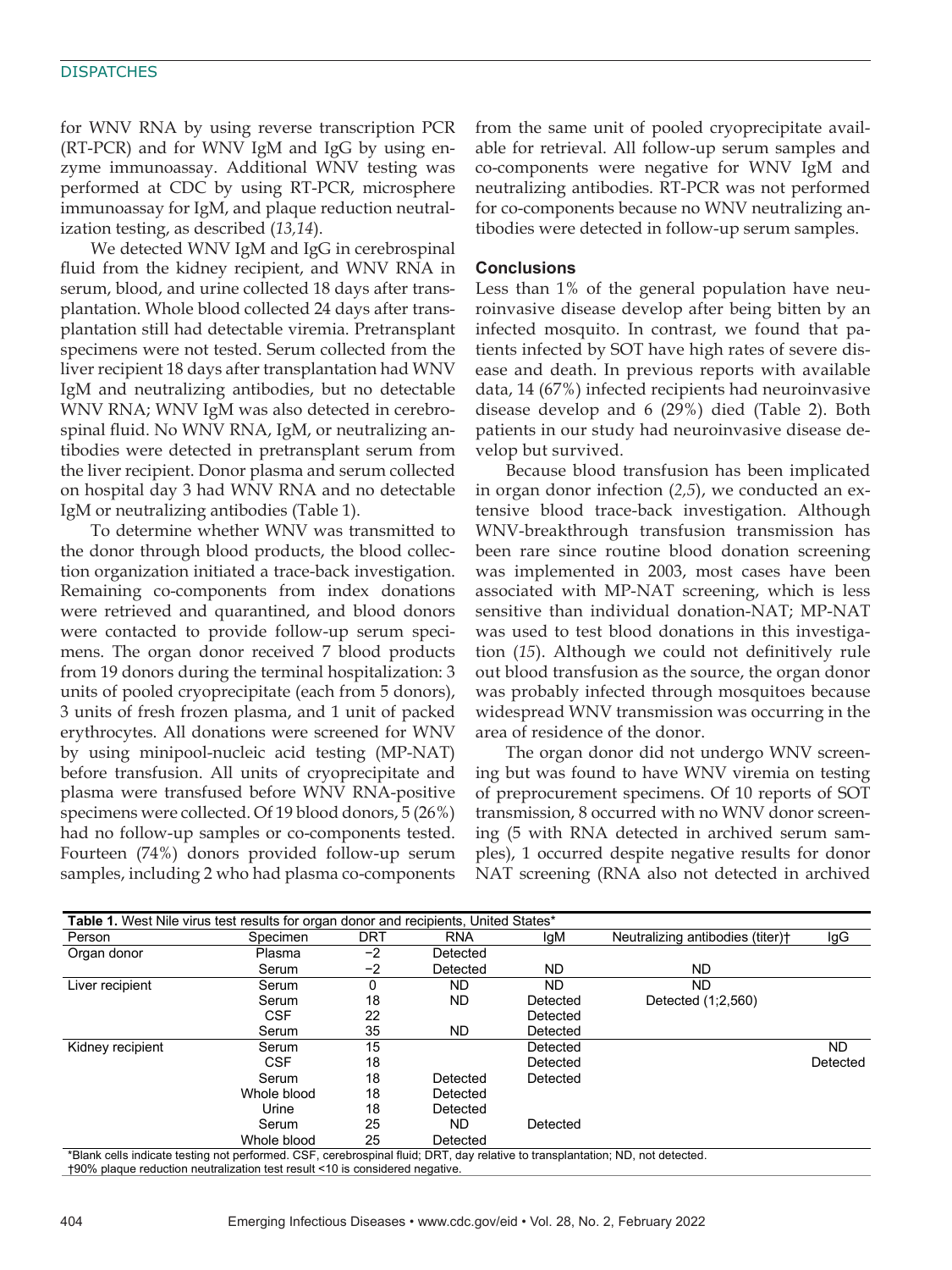|            |              | Organ donor |                            |                 | Organ recipient outcomes |           |           |                |             |
|------------|--------------|-------------|----------------------------|-----------------|--------------------------|-----------|-----------|----------------|-------------|
|            |              |             | Archived serum sample test |                 | Likely/proven            | No.       | No.       | No.            |             |
|            |              | <b>WNV</b>  | result                     |                 | source of                | infected/ | NID/no.   | deaths         |             |
| Date       | Location     | screening   | <b>RNA</b>                 | lgM/lgG         | infection                | total     | infected  | reported       | Ref         |
| 2002 Aug   | Georgia      | No          | Detected                   | ND/NR           | <b>Blood</b>             | 4/4       | 3/4       |                | (2)         |
|            |              |             |                            |                 | transfusion              |           |           |                |             |
| 2005 Aug   | New York,    | No          | <b>ND</b>                  | Detected/       | Mosquito                 | 3/4       | 2/3       | $\overline{2}$ | (4)         |
|            | Pennsylvania |             |                            | detected        |                          |           |           |                |             |
| 2008 Sep   | Louisiana    | No          | <b>ND</b>                  | ND/ND           | <b>Blood</b>             | 1/1       | 1/1       | $\mathbf 0$    | (5)         |
|            |              |             |                            |                 | transfusion              |           |           |                |             |
| 2009 Sep   | Italy        | No          | Detected                   | N <sub>R</sub>  | Mosquito                 | 1/1       | 0/1       | 0              | (8)         |
|            | California   | No          | Detected                   | ND/ND           | Mosquito                 | 1/1       | 1/1       | 0              | (10)        |
|            | Texas        | No          | Detected                   | Detected/       | Mosquito                 | 1/3       | 1/1       | 0              | CDC,        |
|            |              |             |                            | equivocal       |                          |           |           |                | unpub. data |
| 2010 Oct   | California   | No          | Detected                   | ND/detected     | Mosquito                 | 2/3       | 1/2       |                | (9)         |
| 2011 Aug   | Italy        | <b>NAT</b>  | <b>ND</b>                  | Detected/       | Mosquito                 | 4/5       | 2/4       | $\mathbf 0$    | (7)         |
|            |              | negative    |                            | detected        |                          |           |           |                |             |
| 2011,      | California   | No          | ND (detected               | Detected/       | Mosquito                 | 4/4       | 3/4       | $\overline{2}$ | (11)        |
| early fall |              |             | in spleen and              | detected        |                          |           |           |                |             |
|            |              |             | lymph node)                | (neutralizing   |                          |           |           |                |             |
|            |              |             |                            | antibodies also |                          |           |           |                |             |
|            |              |             |                            | detected, titer |                          |           |           |                |             |
|            |              |             |                            | 1:160           |                          |           |           |                |             |
| 2013       | <b>NR</b>    | NR.         | <b>NR</b>                  | <b>NR</b>       | <b>NR</b>                | NR/3      | <b>NR</b> | 0              | (6)         |

**Table 2. Reported WNV solid organ transplant transmission events, United States, 2002–2013\*** 

\*CDC, Centers for Disease Control and Prevention; ND, not detected; NAT, nucleic acid test; NID, neuroinvasive disease; NR, testing not reported; ref, reference; WNV, West Nile virus.

serum samples), and 1 did not report screening (Table 2). RNA might not be detected in infected donors because of hemodilution from transfusions and resuscitation efforts, undetectable viremia early or late in infection, assay detection limitations, or viral persistence in organs after resolution of viremia (*11*).

OPOs conduct extensive testing for infectious diseases, with direction and guidance from boards, medical advisory committees, and medical directors. For living donors, protocols are required for identifying and testing donors at risk for transmissible seasonal or regional endemic diseases, such as WNV disease. In contrast, there is no national policy requiring WNV screening of deceased organ donors. Limitations of screening include costs and logistical challenges of timely testing, false-negative screening results (*7,12*), and false-positive results that could lead to organ wasting and delays in lifesaving organ transplantation. A survey during 2008 found that 11 (19%) of 58 US OPOs performed WNV NAT screening of deceased potential organ donors (*12*). A followup survey conducted during 2019–2020 found that 16 (35%) of 46 OPOs performed WNV NAT screening, 5 in combination with IgM assays. Most OPOs performed year-round screening, and only 1 conducted seasonal screening (*15*).

During 2009–2018, a total of 89% of WNV disease cases reported nationally had illness onset during July–September (*1*). Furthermore, all WNV SOT transmission events, including the ones we report here, occurred during August–October (Table 2). Therefore, seasonal screening is likely to capture most cases and

be more cost-effective than year-round testing. Seasonal screening could also improve the positive predictive value of screening results, reducing the risk for false-positive results. Although spatiotemporal variability in WNV disease incidence is high, OPOs in regions that have consistently high rates of WNV disease might have a more favorable cost-benefit ratio with screening (https://www.cdc.gov/westnile/ statsmaps/cumMapsData.html). A triggering strategy using local blood donation screening and working with local or state health departments to determine times of increased virus circulation could also be considered. For a screening strategy to be successful, OPOs would need systems in place for timely test results to prevent allocation of organs from WNVpositive donors.

Given the high risk for severe WNV disease in SOT recipients, OPOs should consider the feasibility of WNV screening in organ donors, at least during months associated with regional WNV transmission. Transplant programs should also continue to inform organ recipients and their families about the possibility of infectious diseases being transmitted by organ transplantation.

## **Acknowledgments**

We thank the Maryland Department of Health Laboratory and New York State Department of Health Wadsworth Center Laboratory for performing WNV diagnostic testing as part of this investigation. In addition, we thank the involved local health departments for their work in the investigation.